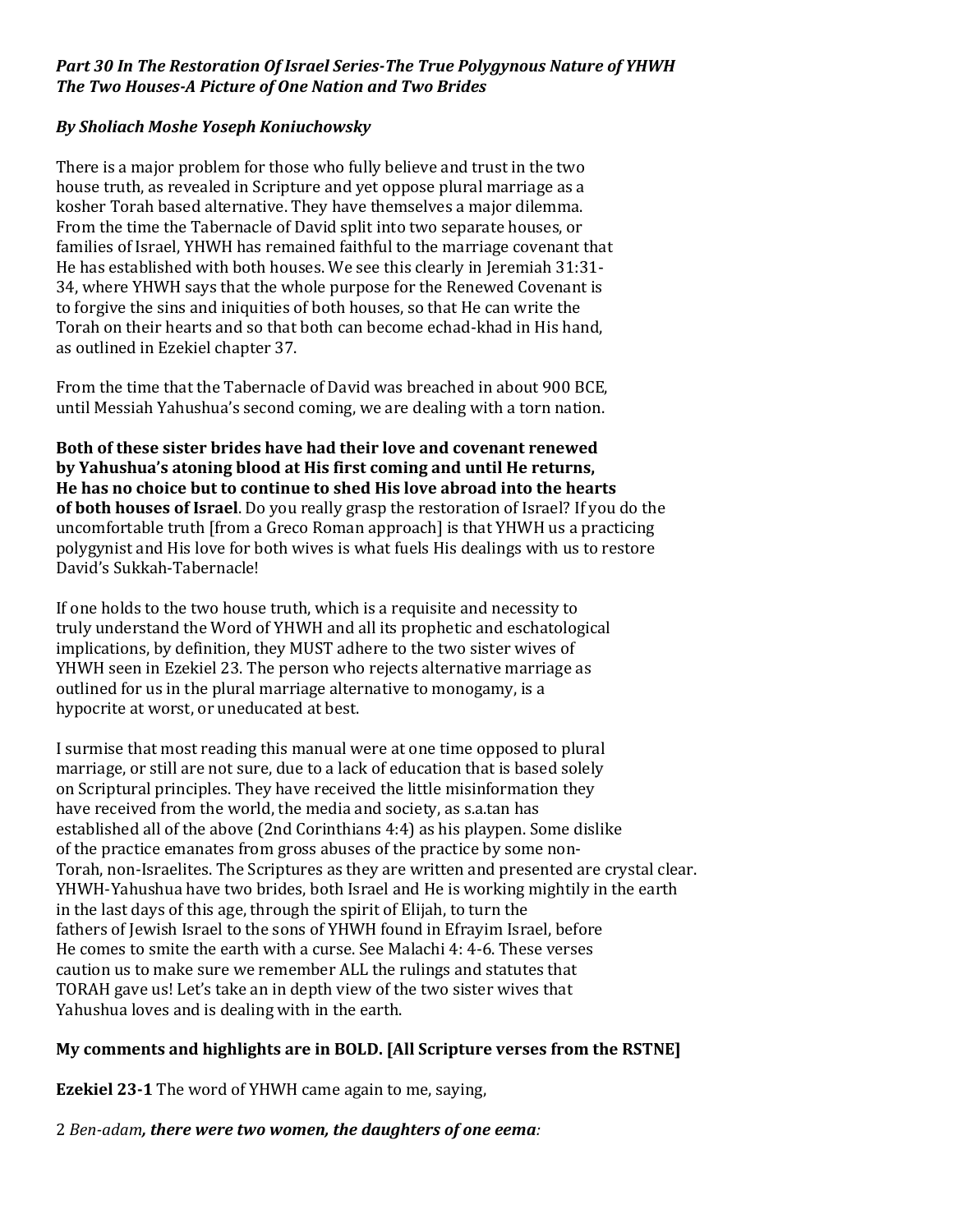#### **Two sister wives, or brides married to YHWH.**

3 *And they committed whoring in Mitzrayim; they committed whoring in their youth: there were their breasts pressed and there their virgin nipples were squeezed.*

**Both sister wives considered Israel; both were rescued from Egypt. Both were unfaithful.**

4 *And their names were Ochala the elder and Ochaliva her sister: and they were Mine and they bore sons and daughters. These were their names; Shomron is Ochala and Yahrushalayim Ochaliva.*

### **Both brides were YHWH's. The names are identified with the two capitals of the two houses. They bore sons and daughters, meaning they were BOTH LEGALLY married to YHWH!**

5 *And Ochala played the harlot when she was Mine; and she lusted for her lovers, the neighboring Ashurim/Assyrians,* 6 *Who were clothed with blue, captains and rulers, all of them desirable young men, horsemen riding upon horses.* 7 *So she committed her whoring with them, with all of them that were the*

*chosen men of Ashshur and with all for whom she lusted: with all their idols she defiled herself.* 

## **Note that Efrayim's sin was not polygyny, or sharing YHWH as the Husband with Judah, but rather idolatry with the nations and their leaders!**

8 *Neither did she leave her whoring that she brought up from Mitzrayim: for in her youth they had lain with her and they squeezed the breasts of her virginity and poured out their whoring upon her.*

9 *Therefore I have delivered her into the hands of her lovers, into the hands of the Ashurim, for whom she lusted.*

10 *They uncovered her nakedness: they took her sons and her daughters and killed her with the sword: and she became famous among women; for they had executed their desired judgments upon her.*

**11** *And when her sister Ochaliva saw this, she was more corrupt in her perverted ahava/love than she and in her whoring more than her sister in her whoring.*

**Jewish Israel was also an unfaithful bride. Both brides who bore YHWH children, the children of Israel, were perverted; not because of polygyny, but the perverted love was due to their wicked spiritual idolatry against Abba YHWH.**

12 *She also lusted upon the Ashurim her neighbors; captains and rulers clothed most gorgeously, horsemen riding upon horses, all of them desirable young men.*

### 13 *Then I saw that she was defiled, that they both followed one evil derech*,

14 *And that she increased her whoring: for when she saw men portrayed upon the wall, the images of the Chaldeans portrayed in red,* 

15 *Girded with belts upon their loins, flowing turbans on their heads, all of them looking like leaders, after the manner of the Babylonians of Chaldea, the land of their birth:*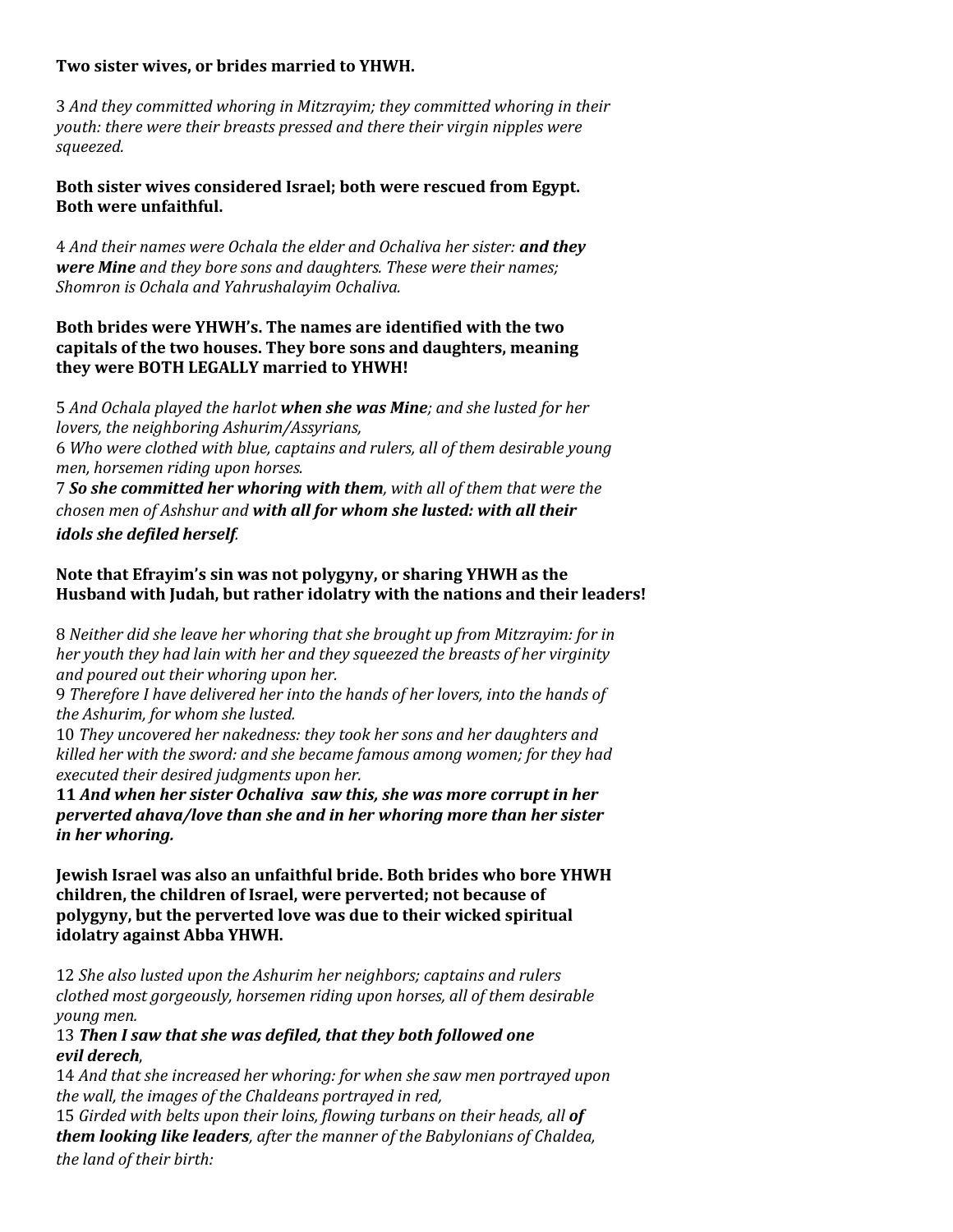16 *And as soon as she saw them with her eyes, she lusted upon them and sent messengers to seek them into Chaldea.* 

17 *And the Babylonians came to her into the bed of ahava and they defiled her with their whoring and she was defiled with them and her being was alienated from them in disgust.*

**Note this very, very carefully! The two houses, here specifically Judah, had exchanged polygyny, one husband with plural wives, for polyandry a sin forbidden by Torah; that is where a woman takes MANY HUSBANDS. The many husbands were the perverted idolatrous lovers of both Assyria and Babylon!**

18 *So she uncovered her whoring and uncovered her nakedness: then My being was alienated from her, like My being was alienated from her sister.*

19 *Yet she multiplied her whoring, in calling to remembrance the days of her youth, in which she had played the harlot in the land of Mitzrayim.* 20 *For she lusted after her lovers, whose flesh is as the flesh of donkeys and*

*whose emission is like the emission of horses.*

21 *This you remembered and called for the lewdness of your youth, in squeezing your nipples by the Mitzrim when they squeezed the breasts of your youth.*

22 *Therefore, O Ochaliva, this says the Master YHWH; See, I will raise up your lovers against you, from whom your being is now alienated and I will bring them against you on every side;* 

23 *The Babylonians and all the Chaldeans, Pechod and Shoa and Qoa and all the Ashurim with them: all of them desirable young men, captains and rulers, great masters famous ones, all of them riding upon horses.*

24 *And they shall come against you with mirkavot, wagons and wheels and with a congregation of peoples, which shall set against you armor and shield and helmet all around: and I will hand over your mishpat-judgment to them and they shall judge you according to their own mishpatim- judgments.*

25 *And I will set My zealousy against you, and they shall deal furiously with you: they shall take away your nose and your ears; and your remnant shall fall by the sword: they shall take your sons and your daughters; and the fire shall devour your remnant.*

## **YHWH is the zealous Husband of Numbers chapter 5, who institutes the Torah of a jealous husband over both brides**.

26 *They shall also strip you out of your clothes and take away your beautiful jewels.*

27 *In this manner will I make your lewdness to cease from you and your whoring brought from the land of Mitzrayim/Egypt to stop: so that you shall not lift up your eyes to them, nor choose to remember Mitzrayim anymore.* 28 *For this says the Master YHWH; See, I will deliver you into the hand of them who you hate, into the hand of them from whom your being is alienated:* 29 *And they shall deal with you hatefully and shall take away all you have worked for and shall leave you naked and bare: and the nakedness of your whoring shall be uncovered, both your lewdness and your whoring.* 30 *I will do these things to you, because you have gone whoring after the gentiles and because you are defiled with their idols.* 

31 *You have had your halacha-ways in the derech-way of your sister; therefore will I give her cup into your hand.* 

32 *This says the Master YHWH; You shall drink of your sister's cup deep and large: you shall be laughed to scorn and had in derision; it contains*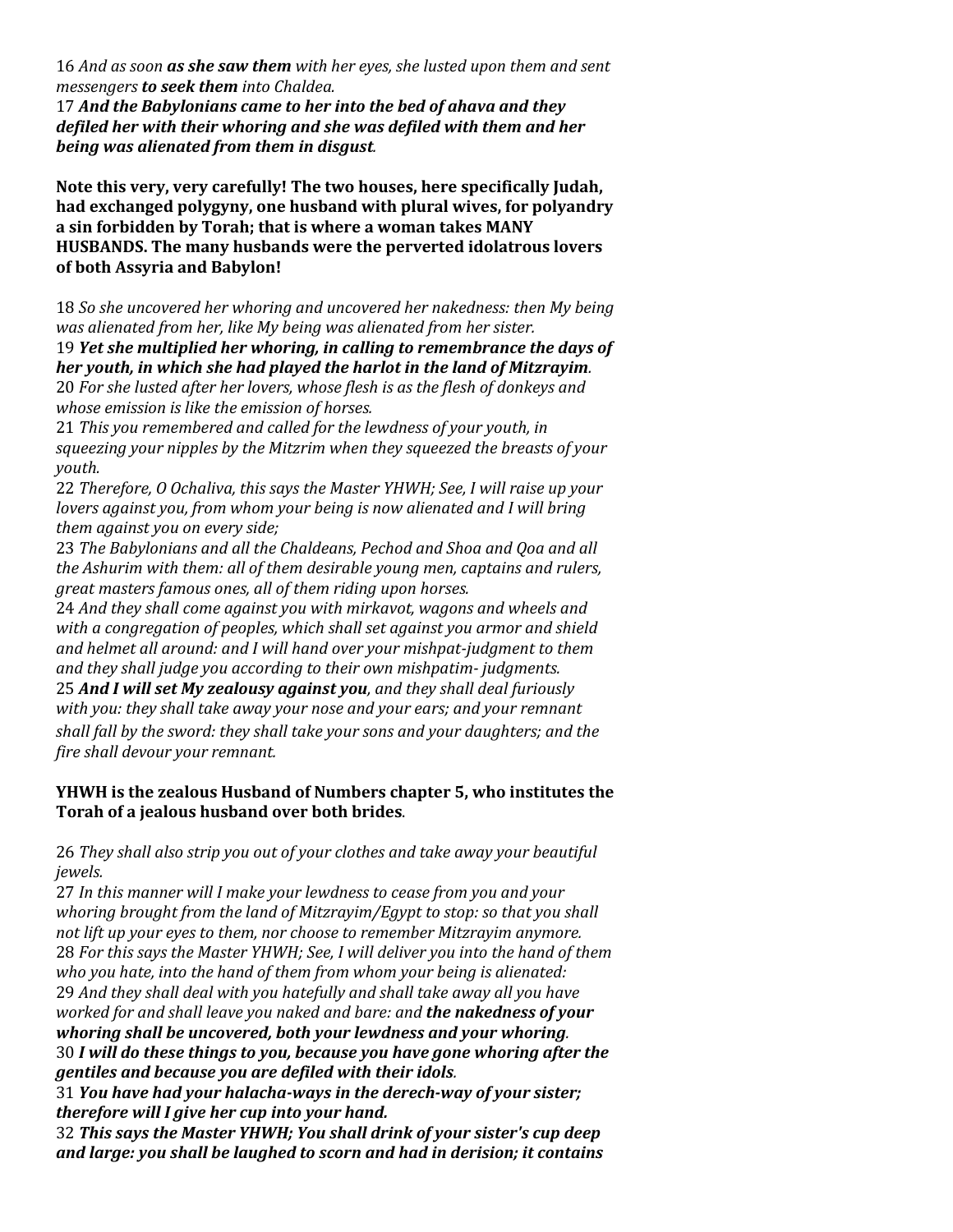## *much mishpat-judgment.*

33 *You shall be filled with drunkenness and sorrow, with the cup of astonishment and desolation, with the cup of your sister Shomron.*

34 *You shall even drink it and drain it out and you shall break the sherds of it and beat your own breasts: for I have spoken it, says the Master YHWH*.

35 *Therefore this says the Master YHWH; Because you have forgotten Me and cast Me behind your back, therefore you will also bear your lewdness and your whoring without Me.*

36 YHWH said moreover to me*; Ben-adam, will you judge Ochala and Ochaliva? Yes, declare to them their abominations;*

37 *That they have committed adultery and dahm/blood is in their hands and with their idols have they committed adultery and have also caused their sons, whom they bore for Me, to pass through the fire, to devour them.*

**Adultery by exchanging polygyny for polyandry, with many pagan husbands.**

38 *Moreover this they have done to Me: they have defiled My Kadosh-Place on the same day and have profaned My Shabbats.*

39 *For when they had slain their children to their idols, then they came the very same day into My Kadosh-Place to profane it; and, see, this have they done in the midst of My Bayit.*

**40** *And furthermore, both of you have sent for men to come from far, for whom a messenger was sent; and, see, they came to you: the ones for whom you did wash yourself and painted your eyes and adorned yourself with ornaments,*

# **Pagan HUSBANDS.**

41 *And sat upon a splendid couch, with a shulchan/table prepared in front of it, on which you have set My incense and My oil.*

42 *And the sound of a crowd being at ease was with her: and with the men of the common sort were brought drunkards from the wilderness, who put bracelets upon their hands and beautiful crowns upon their heads.* 43 *Then I said to her that was worn out by adulteries, Will they now commit whoring with her and she with them?*

44 *Yet they still went in to her, as they go in to a woman that plays the harlot: so went they in to Ochala and to Ochaliva, the lewd women.*

**Both sister wives had become nothing more than spiritual whores.**

45 *And the tzadik men, they shall judge them after the manner of adulteresses and after the manner of women that shed dahm-blood; because they are adulteresses and dahm is in their hands.*

46 *For this says the Master YHWH; I will bring up a company upon them and will give them to be taken away and plundered.*

47 *And the company shall stone them with stones and dispatch them with their swords; they shall slay their sons and their daughters and burn up their houses with fire.*

48 *In this manner will I cause lewdness to cease out of the land, that all remaining women in Yisrael may be taught not to do after your lewdness.*

**Women in Israel today must learn this lesson well. Marriage and "divorce on demand" without the sin of ADULTERY is sinful and**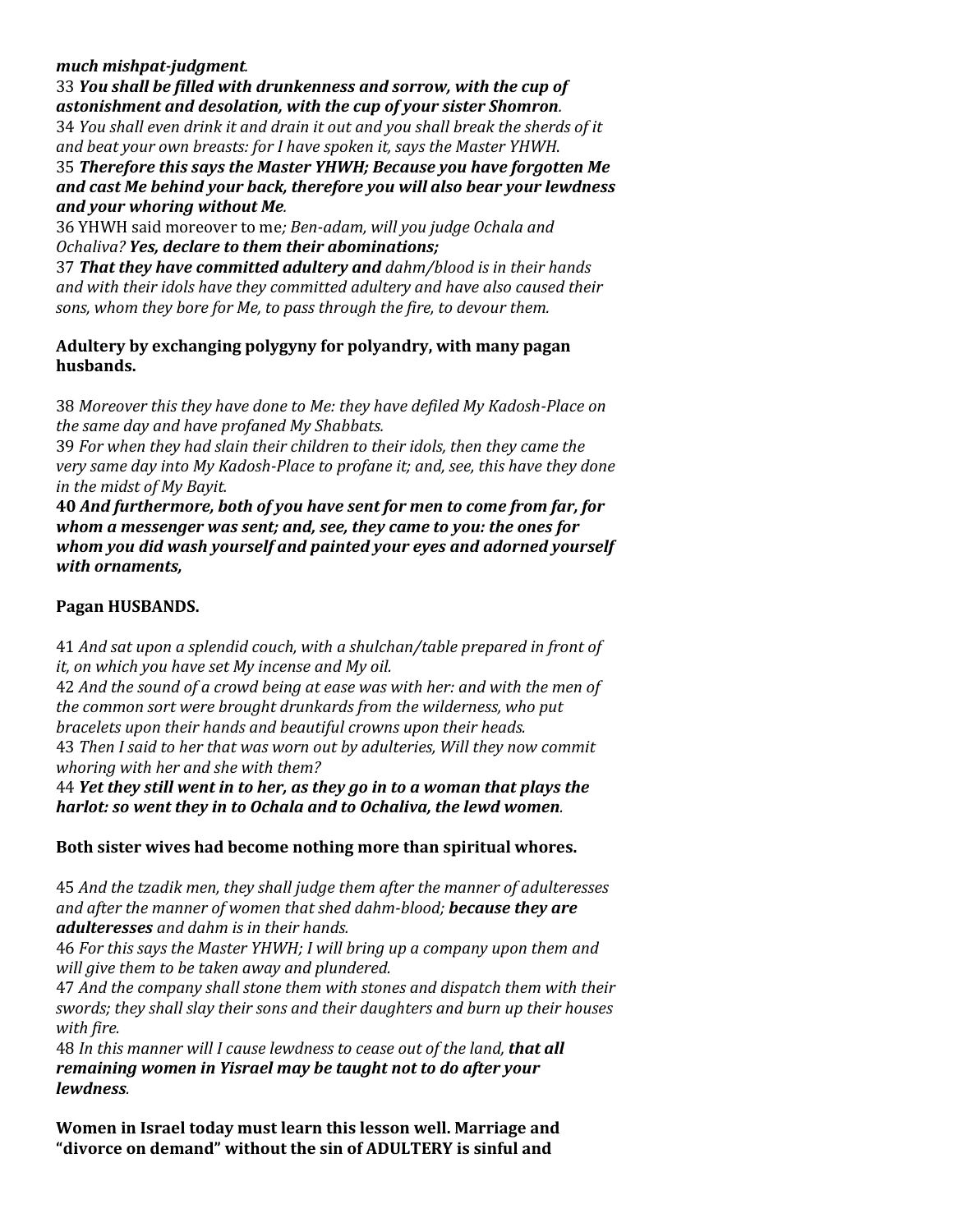**prohibited. Divorce cannot occur without sexual unfaithfulness [more on that later]. The only alternatives to divorce are staying miserable, separation, or ADDING a wife, or a wife ADDING a righteous sister wife, with all serving YHWH in a family unit. Do not be an adulterer by seeking an illegal divorce for any old reason and then marrying another. That's forbidden in Torah and is considered adultery, whereas polygyny is considered an act of Torah righteousness. Look to the terrible examples of these two sister brides, the two houses and make sure not to repeat their wicked ways**.

49 *And they shall repay your lewdness upon you and you shall bear the sins of your idols: and you shall know that I am the Master YHWH.*

**Let's look at Jeremiah chapter 3** to see a similar rebuke by YHWH of His two brides, two sister wives to one Husband YHWH. Jeremiah 3 verse 1:

*If a man puts away his wife and she goes from him and becomes another man's, shall he shuv/return to her again? Shall not that land be greatly defiled? But you have played the harlot with many lovers; yet returned again to Me, says YHWH*.

**The one wife, Israel, made up of two sister wives, Judah and Efrayim, both played the harlot and then violated Torah by trying to return to YHWH. A divorced bride, who has consummated sex with another man, can never return to her husband according to Torah.**

6 YHWH said also to me in the days of Yoshiyahu the melech*, Have you seen that which backsliding Yisrael has done? She is gone up to every high mountain and under every green eytz and there has played the harlot.* 7 *And I said after she had done all these things, Teshuvah to Me. But she made no teshuvah. And her perverted sister Yahudah saw it.*

## **Both sister wives played the harlot.**

8 *And I saw, that for all the reasons which backsliding Yisrael committed adultery I had put her away and given her a Get of divorce; yet her perverted sister Yahudah feared not, but went and played the harlot also.* 9 *And it came to pass through her excessive whoring, that she defiled the land and committed adultery with stones and with eytzim-trees.* 10 *And yet for all this her perverted sister Yahudah-Judah has not made teshuvah with her whole lev-heart, but with falsehood, says YHWH*. 11 And YHWH said to me, *Backsliding Yisrael has justified herself more than perverted Yahudah.* 

**The overriding point here being that that YHWH did not consider it sinful to be married to both houses at the same time; sister wives, married to one man, YHWH Himself. This is YHWH's commentary on the matter. His further commentary on the matter is that since according to Torah, He cannot legally take either wife back, He decided on a course of action, where ONLY the Husband would die. That was Himself in His OWN FLESH at Golgotha, freeing BOTH WIVES to marry a new man. What new man? The NEW glorified and resurrected Yahushua, YHWH's Son, who by His death and blood & water, cleansed and took the two sister wives back. Note that the Father Himself did not**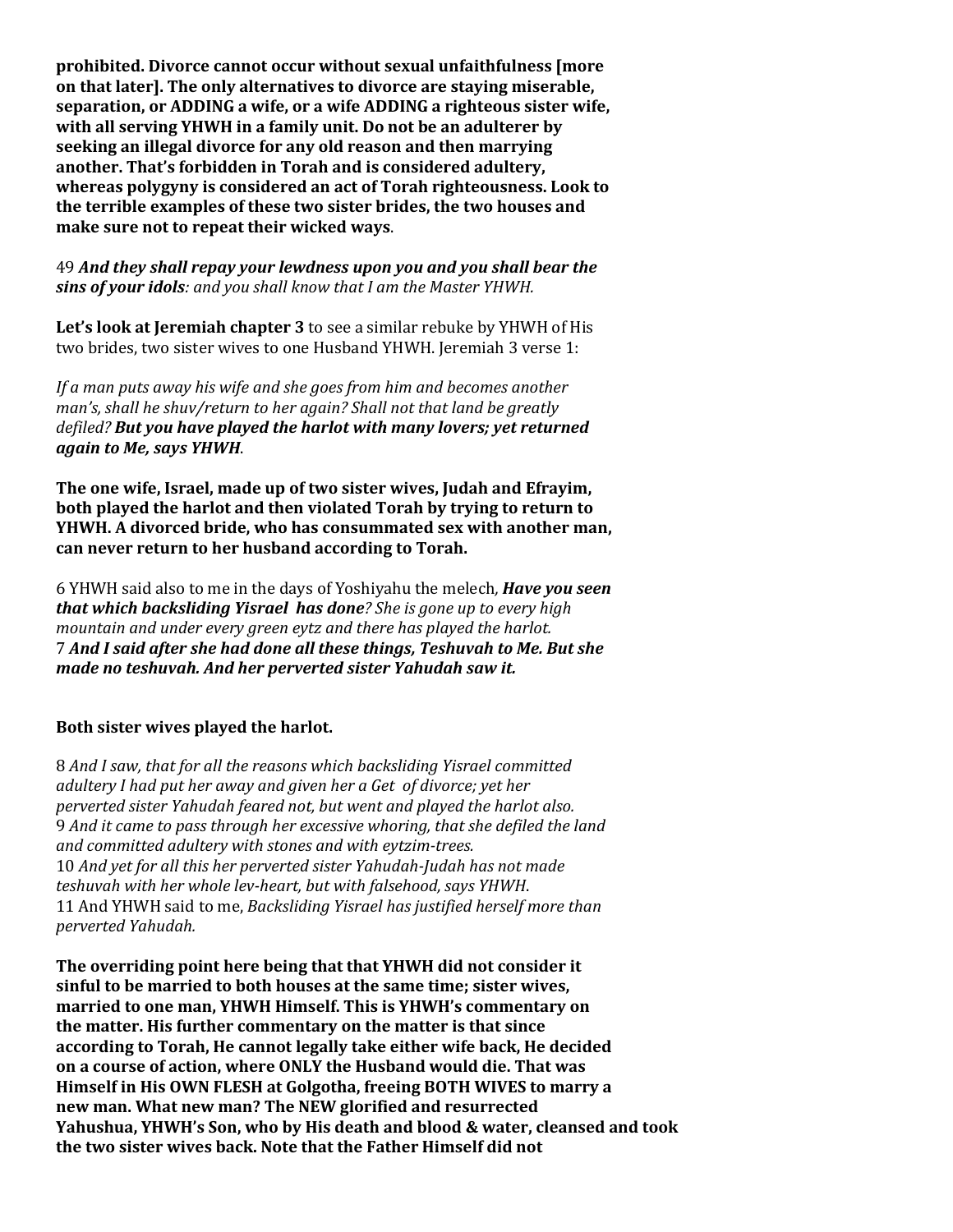**remarry but sent His only begotten Son to marry for the first time, further upholding the Torah prohibition against remarrying an adulterous bride!**

**He could have destroyed the two sister wives, but did not, choosing rather to experience a human type death Himself, although He did not have human flesh, as He came into the world in His own flesh. Now that is truly love that is unspeakable and full of glory!!!**

Jeremiah 31: 31-34:

31 *See, the days are coming, says YHWH, that I will make a Brit Chadasha-Renewed Brit with Beit Yisrael and with Beit Yahudah*:

**A New Testament with two cleansed and forgiven sister wives.**

32 *Not according to the brit-covenant that I made with their ahvot-fathers in the day that I took them by the hand to bring them out of the land of Mitzrayim; which brit they broke, although I was a Husband to them, says YHWH:* 

**It simply cannot be clearer. YHWH was a Husband to BOTH WIVES and in the cutting of the New Covenant by Yahushua's blood and water from His side. His Son is marrying them for the first time and giving them a new clean and fresh start. If it is clean for the Father to give two wives to His Son, to build a righteous family, as He is doing by restoring 2 brides into an ECHAD FAMILY, why do you still condemn that which YHWH has declared to be righteous? Will the clay behave in such a rebellious manner against the Potter?**

33 *But this shall be the brit that I will make with Beit Yisrael after those days, says YHWH, I will put My Torah in their inward parts and write it on their levavot-hearts; and will be their Elohim and they shall be My People-Ami.*

**34** *And they shall teach no more every man his neighbor and every man his brother, saying, Know YHWH***:** *for they shall all know Me,*

**Many wives/members (THEY who shall know Me) in ONE body; the BODY of Renewed Covenant Israel.**

*From the least of them to the greatest of them, says YHWH; for I will forgive their iniquity and I will remember their sin no more.* 

**Now we will switch to the Renewed Covenant writings and again be confronted with the two sister wives of Yahushua. Please read the verses followed by the corresponding footnotes to see BOTH sister wives. John the elder and beloved one, speaking on behalf of Judah's children and Kuria representing Efrayim's children. John's desire in his love letter to both wives is to assure them of Yahushua's faithful unending love to both wives, with no need for carnal jealousy between them.**

## **Yochanan Bet – Second John** *To The Believing Remnant Of Yisrael*

1 The zachen 30 to the chosen elect lady Kuria 31 and her children, 32 **whom I love in the emet**; and not I only, but also all they that have known the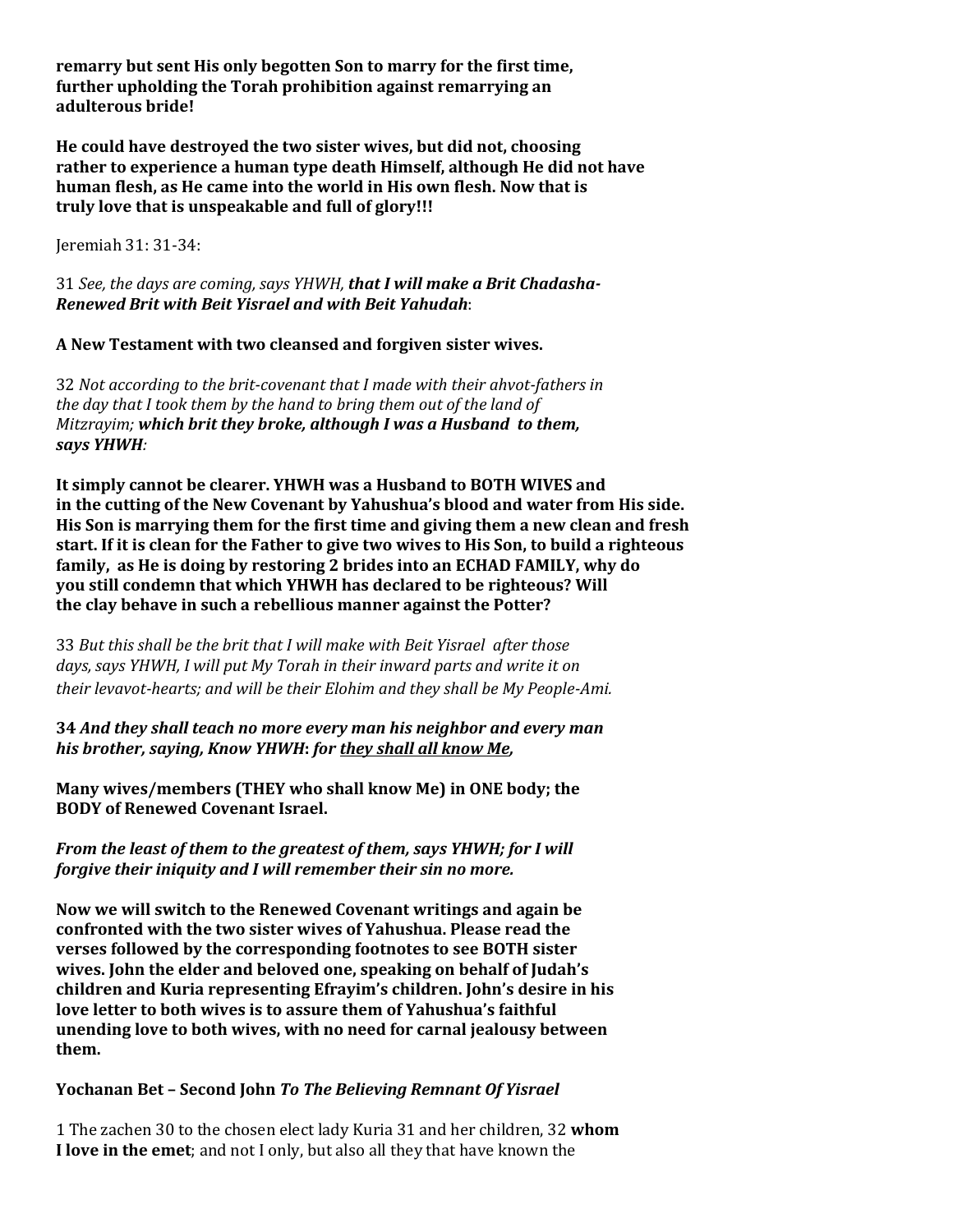emet; 33 2 For the emet's sake, which dwells in us and shall be with us le-olam-va-ed. 34 3 Favor be with you, rachamim and shalom, from Abba and from the Master Yahushua ha Moshiach, the Son of Abba, in emet and ahava. 4 **I rejoiced greatly because I found your children having their halacha in emet, 35 as we have received the same commandment from the Abba**. 36

*30 John - representing the House of Judah. 31 Kuria - representing the House of Efrayim. 32 Efrayim's multitudes. 33 The common bond that unites both houses in truth and love. Both Kuria and her children and all those with John. 34 The truth of the kingdom restored which is an everlasting truth. 35 Through Messiah, Judah learns to rejoice greatly with Efrayim's return and position in the truth of restoration. 36 Torah.*

5 **And now I beseech you, lady,** 37 **not as though I wrote a new commandment to you, but that which we had from Genesis,** 38 **that we love one another**. 39

6 **And this is ahava, that we have our halacha after His commandments. This is the commandment, as you have heard from Genesis, that you should have your halacha in it**. 40

7 For many deceivers have entered into the olam hazeh, who confess not that Yahushua ha Moshiach has come in the flesh. This is a deceiver and an anti-Moshiach. 41

*37 Efrayim.*

*38 Torah.*

*39 That is what Messiah came to do. To end the war between the two houses. 40 YHWH wants us to walk in this truth of Yisrael's redemption and healing that dates back to the Book of Genesis.*

*41 Brother Judah warning returning Efrayim not to become so caught up in being like Judah that she gives up and forfeits her elect status as Messiah's redeemed. Even in those days, just as today in larger numbers, many who are Efrayim have such a zeal for anything perceived to be Jewish, that they even go so far as denying Yahushua as YHWH manifested as the Son of YHWH. Note the tender care and affection of the elder sister.*

8 Shomer yourselves, that we lose not those things for which we have worked and attained, but that we receive a full reward. 42

9 Everyone committing Torah violation, by not staying in the teaching of Moshiach, has not Eloah. He that stays in the teaching of Moshiach has both the Abba and the Son.43

10 If anyone comes to you and brings not this teaching, 44 receive him not into your bayit, neither offer him shalom: 45

11 For he that greets him even with a shalom, is a partaker of his wicked works. 46

12 Having many things to write to you, I would not write with paper and ink: but I trust to come to you and speak panayim-el-panayim-face to face, that our simcha may be full. 47

**13 The children of your elect sister greet you**. 48 Omein.

*42 It is up to the individual Yisraelite to guard the truth of YHWH coming in the flesh as Yahushua. It's not only the job of the rabbi, or spiritual leader. It's your job. Today, just*